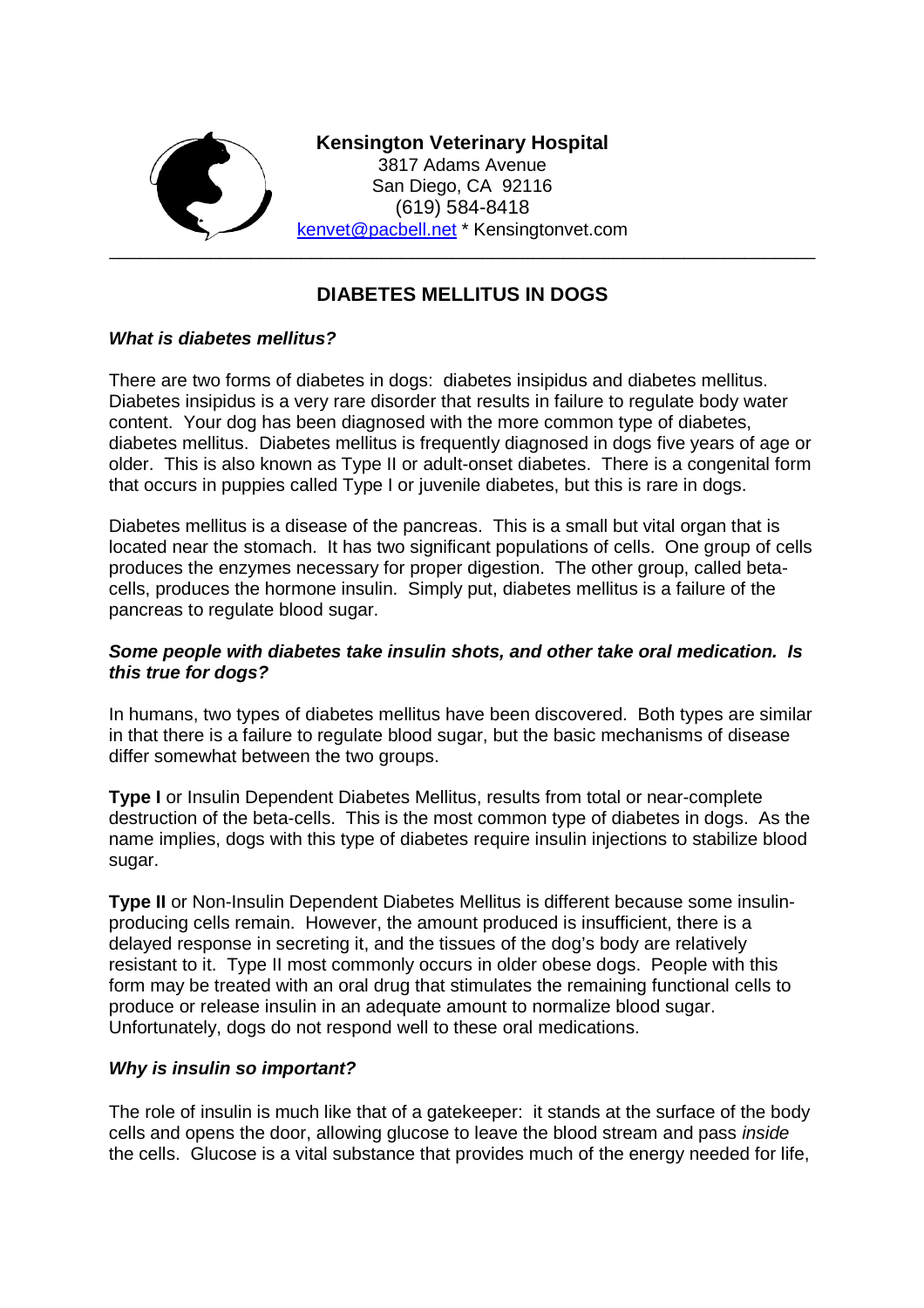and it must work inside the cells. Without an adequate amount of insulin, glucose is unable to get into the cells. It accumulates in the blood, setting in motion a series of events that can ultimately prove fatal.

When insulin is deficient, the cells become starved for a source of energy. In response to this, the body starts breaking down stores of fat ad protein to use as alternative energy sources. As a consequence, the dog eats more; thus, we have weight loss in a dog with a ravenous appetite. The body tries to eliminate the excess glucose by excreting it in the urine. However, glucose (blood sugar) attracts water resulting in the production of a large amount of urine. To avoid dehydration, the dog drinks more and more water. Thus, we have the four classical signs of diabetes:

- *1. Weight loss*
- *2. Increased water consumption*
- *3. Increased appetite*
- *4. Increased urination*

#### *How is diabetes mellitus diagnosed?*

The diagnosis of diabetes mellitus is based on three criteria: the four classical clinical signs, the presence of a persistently high level of glucose in the blood stream, and the presence of glucose in the urine.

The normal level of glucose in the blood is 80-120 mg/dl (4.4-6.6 mmol/L). It may rise to 250-300 mg/dl (13.6-16.5 mmol/L) following a meal. However, diabetes is the only common disease that will cause the blood glucose level to rise above 400 mg/dl (22 mmol/L). Some diabetic dogs will have a glucose level as high as 800 mg/dl (44mmol/L), although most will be in the range of 400-600 mg/dl (22-33 mmol/L).

To keep the body from losing glucose, the kidneys do not allow glucose to be filtered out of the blood stream until an excessive level is reached. This means that dogs with a normal blood glucose level will not have glucose in the urine. Diabetic dogs, however, have excessive amounts of glucose in the blood, so it will be present in the urine.

## *What are the implications for me and my dog?*

For the diabetic dog, one reality exists: blood glucose cannot be normalized without treatment. Although the dog can go a day or so without treatment and not have a crisis, treatment should be looked upon as part of the dog's daily routine. Treatment almost always requires some dietary changes and administration of insulin.

As for you, the owner, there are two implications: financial commitment and personal commitment.

When your dog is well regulated, the maintenance costs are minimal. The special diet, insulin, and syringes are not expensive. However, the financial commitment is significant during the initial regulation process and if complication arise.

Initially, your dog will be hospitalized for a few days to deal with the immediate crisis and to begin the regulation process. The "immediate crisis" is only great if your dog is so sick that it has quit eating and drinking for several days. Dogs in this state, called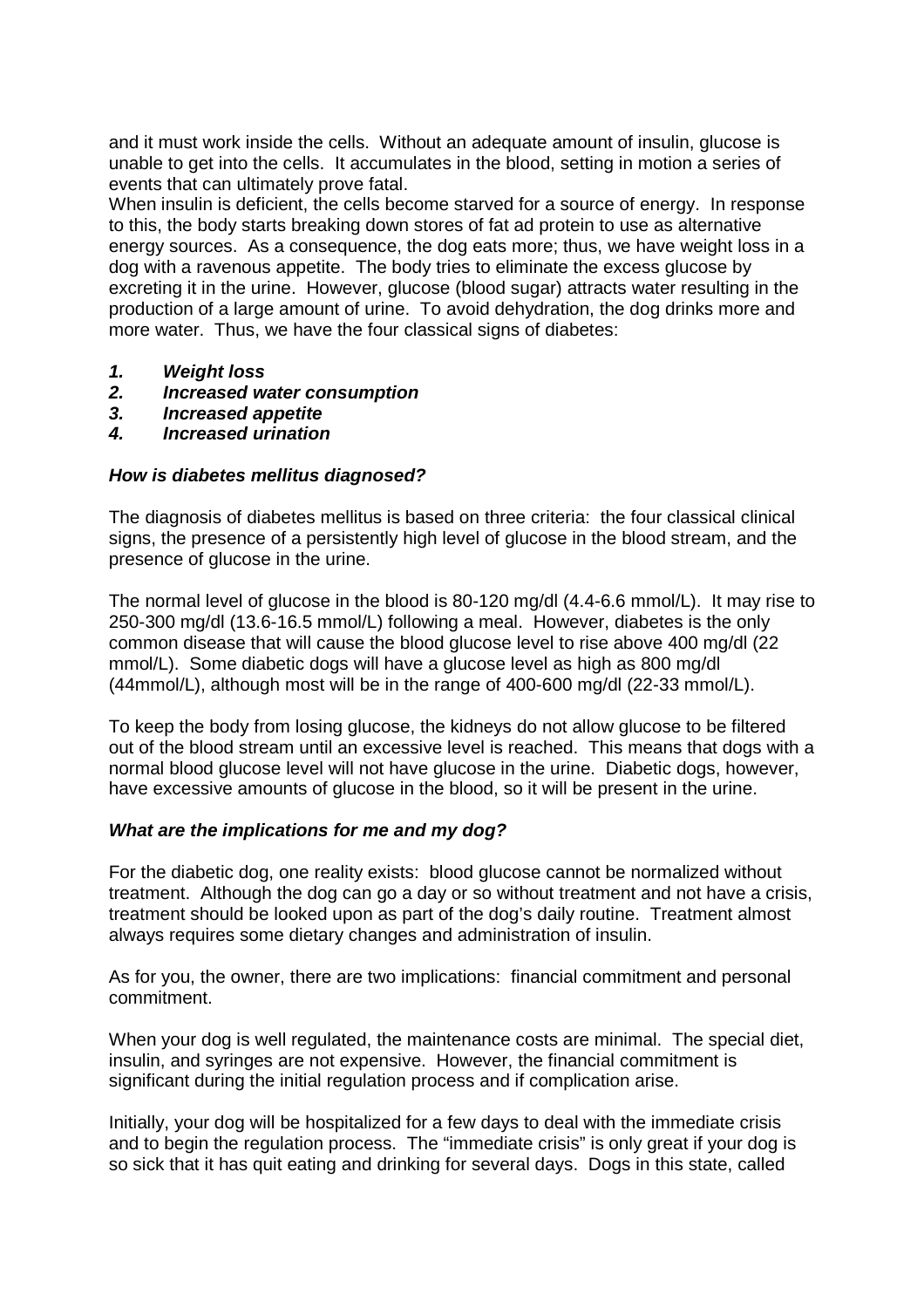*ketoacidosis*, may require a week or more of hospitalization with quite a bit of laboratory testing. Otherwise, the initial hospitalization may be only for a day or two for basic tests and to begin treatment. At that point, your dog goes home for you to administer medication. At first, return visits are required every 3-7 days to monitor progress. It may take a month or more to achieve good regulation.

The financial commitment may again be significant if complication arise. We will work wit you to try and achieve consistent regulation, but some dogs are difficult to keep regulated. It is important that you pay close attention to our instructions related to administration of medication, diet, and home monitoring. Another complication that can arise is *hypoglycemia*, or low blood sugar, which can be fatal. This may occur due to inconsistencies in treatment. This will be explained in subsequent paragraphs.

Your personal commitment to treating your dog is very important in maintaining regulation and preventing crises. Most diabetic dogs require insulin injections once or twice daily. They must be fed the same food in the same amount on the same schedule every day. If you are out of town, your dog must receive proper treatment while you are gone. These factors should be considered carefully when your pet has been diagnosed with diabetes mellitus.

## *What is involved in treatment?*

Consistency is vital to proper management of the diabetic dog. Your dog need consistent administration of medication, consistent feeding, and a stable, stress-free lifestyle. To best achieve this, it is preferred that your dog live indoors most of the time. Although that is not essential, indoor living removes many uncontrollable variables that can disrupt regulation.

The first step in treatment is to alter your dog's diet. Diabetes mellitus in known as a "fiber-responsive disease." Diets high in bifer are preferred because they are generally lower in sugar and slower to be digested. This means that the dog does not have to process a large amount of sugar at one time. Additionally, the fiber may help stimulate insulin secretion in Type II diabetes. The preferred diets are Prescription Diet Canine W/D and CNM OM. If your dog is overweight, Prescription Diet R/D or CNM OM is fed until the proper weight is achieved, then your dog is switched to one of the others.

Your dog's feeding routine is also important. Some dogs prefer to eat several times per day. This means that food is left in the bowl at all times for free choice feeding. However, this is not the best way to feed a diabetic dog. The preferred way is to feed twice daily, just before each insulin injection. If your dog is currently eating on a free choice basis, it is important to try and make the change. If a two-meals-per-day feeding routine will not work for you, it is still important to find some way to accurately measure the amount of food that is consumed.

The foundation for regulating blood glucose is the administration of insulin by injection. Many people are initially fearful of giving insulin injection. If this is your initial reaction, consider these points:

**A**. Insulin does not cause pain when it is injected.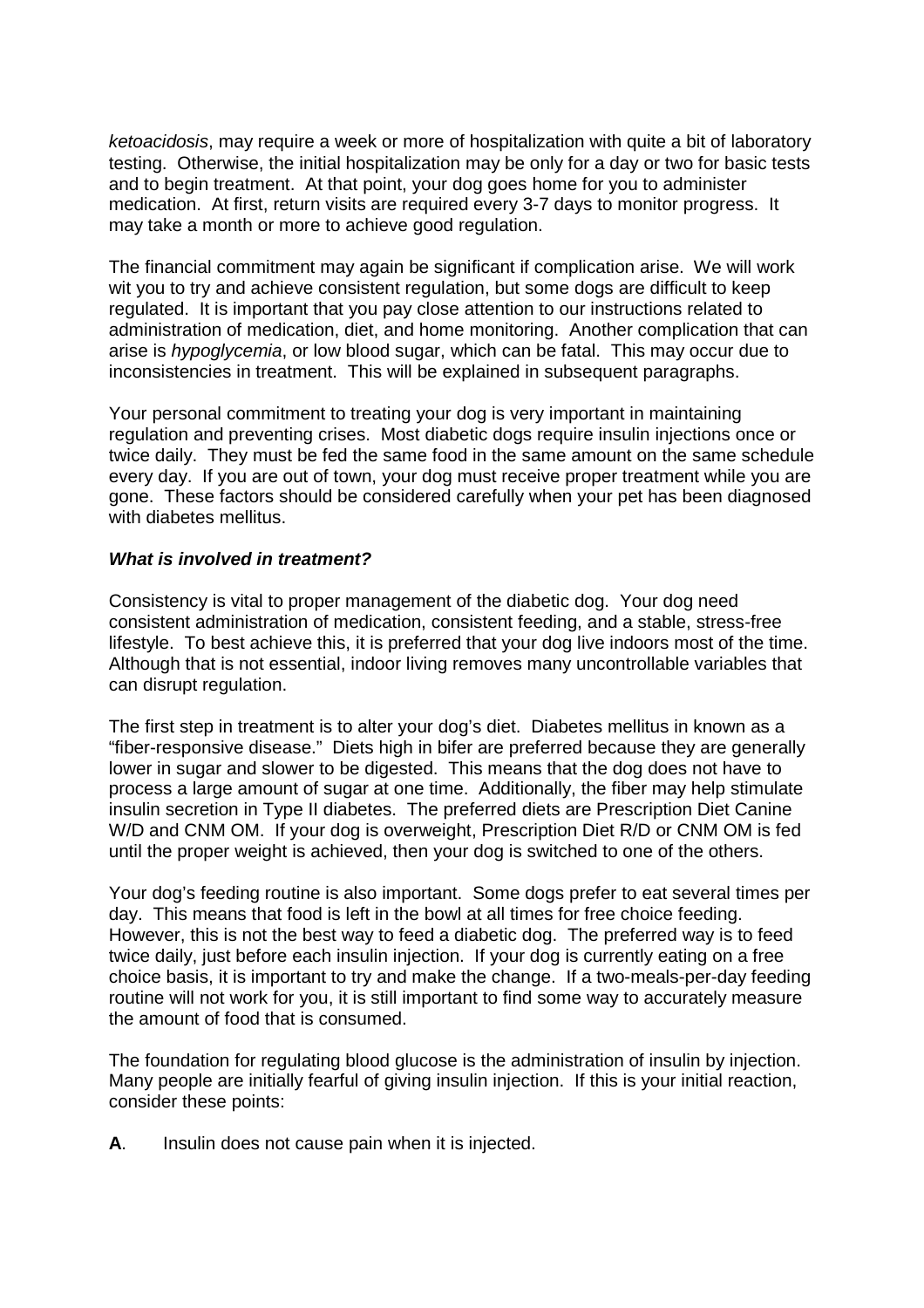**B.** The injections are made with very tiny needles that your dog hardly feels.

**C.** The injections are given just under the skin in areas in which it is almost impossible to

cause damage to any vital organ.

Please do not decide whether to treat your dog with insulin until we have demonstrated the injection technique. You will be pleasantly surprised at how easy it is and how well your dog tolerates the injections.

The injection technique is as follows:

*Insulin Information:* Insulin comes in an airtight bottle that is labeled with the insulin type and the concentration. It is important to make sure you match the insulin concentration with the proper insulin needles. Most dogs receive U-100 insulin. Make sure that the insulin needles you use are designed for your pet's insulin.

Before using the insulin, mix the contents. Be sure to roll it gently between your hands, not shake it. The reason for this is to prevent foam formation, which will make accurate measuring difficult. Some types of insulin used in dogs have a strong tendency to settle out of suspension. If it is not shaken properly, it will not mix well and dosing will be inaccurate. Therefore, the trick is to shake it vigorously enough to make it without creating foam. When you have finished mixing the insulin, turn the bottle upside down to see if any white powder adheres to the bottom of the bottle. If so, more rolling is needed.

Insulin is a hormone that will lose it effectiveness if exposed to direct sunlight or high temperatures. It should be kept in the refrigerator, but it should not be frozen. If you have any question about your pet's insulin and how is was stored, we recommend replacing it instead of risking using ineffective insulin. Insulin is safe as log as it is used as directed, but it should be kept out of the reach of children.

*Drawing up the Insulin:* Have the needle and syringe, insulin bottle, and dog ready. Then, follow these steps:

1. Hold the syringe in your right hand (switch hands if you are left-handed).

2. Have someone hold your dog while you pick up a fold of skin from somewhere along

your dog's back in the "scruff" region with your free hand. Try to pick up a different

spot each day.

3. Quickly push the very sharp, very think needle through your dog's skin. This should be easy and painless. However, take care to push the needle through only one layer of skin and not into your finger or through two layers of skin. The latter will result in injecting the insulin onto your dog's haircoat or onto the floor. The needle should be directed parallel to the backbone or angled slightly downward.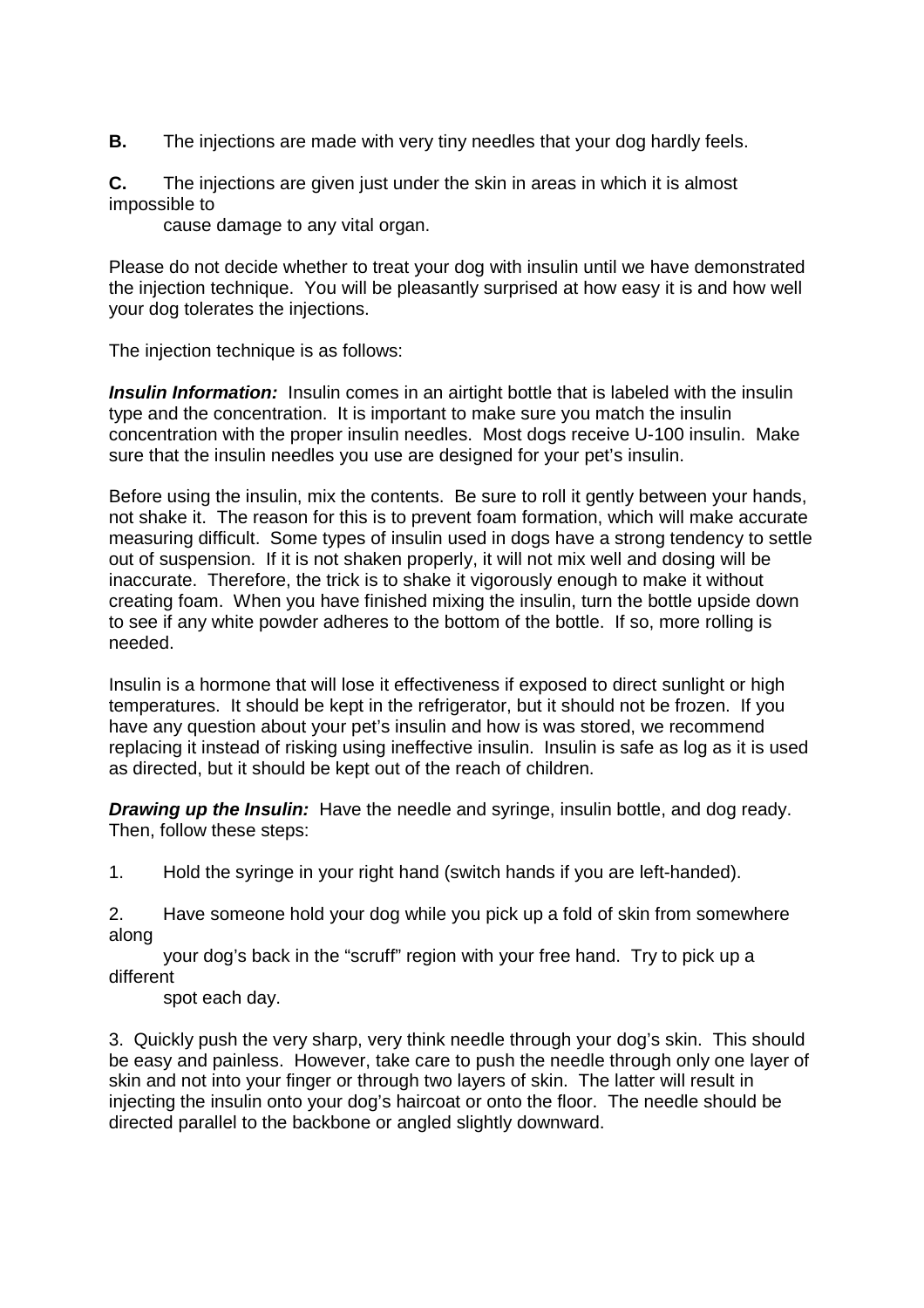4. To inject the insulin, place your thumb on the plunger and push it all the way into the syringe barrel.

5. Withdraw the needle from your dog's skin. Immediately place the needle guard over the needle and discard the needle and syringe.

6. Stroke your dog to reward it for sitting quietly.

7. Be aware that some communities have strict rules about disposal of medical waste material so don't throw the needle and syringe into the trash until you know if this is permissible. If it is not, you may purchase a "Sharps" container and return the full container to our office for proper disposal.

It is neither necessary nor desirable to swab the skin with alcohol to "sterilize" it. There are four reasons:

1. Due to the nature of the thick hair coat and the type of bacteria that live near the skin of

dogs, brief swabbing with alcohol or any other antiseptic is not effective.

2. Because a small amount of alcohol can be carried through the skin by the needle, it may

actually carry bacteria with it into the skin.

3. The sting caused by the alcohol can make your dog dislike the injections.

4. If you have accidentally injected the insulin on the surface of the skin, you will not know

it. If you do not use alcohol and the skin or hair is wet following an injection, the injection was not done properly.

5. Although the above procedures may at first seem complicated and somewhat overwhelming, they will very quickly become second nature. Your dog will soon

learn

that once or twice each day it has to sit still for a few minutes. In most cases, a reward of

stroking results in a fully cooperative dog that eventually may not even need to be held.

#### *Is continual or periodic monitoring needed?*

It is necessary that your dog's progress be checked on a regular basis. Monitoring is a joint project on which owners and veterinarians must work together.

## *Home Monitoring*:

Your part consists of two types of monitoring. First, you need to be constantly aware of your dog's appetite, weight, water consumption, and urine output. You should be feeding a consistent amount of food each day, which will allow you to be aware of days